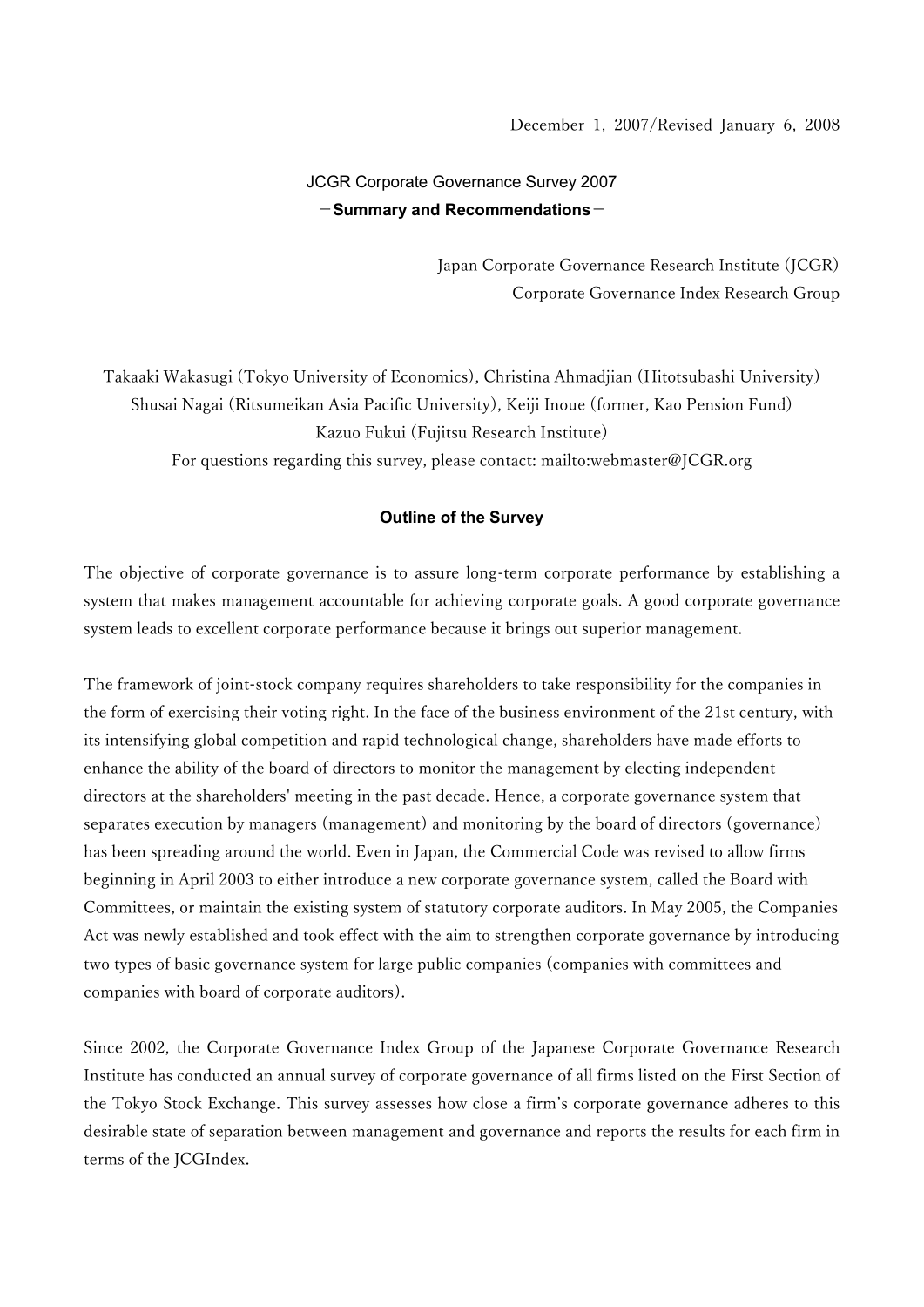Between August and October 2007, we surveyed Tokyo Stock Exchange First Section Firms. While the number of the respondents had steadily increased before, it decreased to 307 firms (17.8% of the total) this year from 312 firms (18.4%) of the last year. Nonetheless, 71 firms responded to our survey for the first time, this year, reflecting a solid interest in corporate governance. This report covers 306 firms that had responded to the survey by the deadline (November 10). The results of our analyses of the relationship between the JCGIndex and performance were generally similar to results of previous years: high JCGIndex companies enjoy superior performance, as measured by higher ROA, ROE; besides, they reward the shareholders through higher return on common stock.

The findings of the JCGIndex surveys from 2002 to 2007 demonstrate that there is a positive correlation between the JCGIndex and corporate performance, implying that a corporate governance system that separates governance and management is the best model in today's business environment. We hope that the JCGIndex and the results of our analyses will be used by both investors and managers and will be useful in promoting continued corporate governance reform in Japan. We are very grateful to the companies that responded to this survey.

Since we started the survey, the environment surrounding the Japanese companies has been drastically changing: the new Companies Act, frequent takeover bids, etc. To address these changes, this time too, we modified questions, options, and proportions. Knowing that making changes every year is undesirable with regard to the survey's consistency, we strongly believe that handling with the perpetually changing environment is much more important. Therefore, a company's JCGIndex may increase or decrease by about 10 points. We would appreciate your understanding.

#### 7 Important Results

#### 1. Response rate indicates a continued increase in interest in corporate governance

From August to November 2007, the Japan Corporate Governance Research Institute surveyed all firms listed on the First Section of the Tokyo Stock Exchange (1,728 firms as of July 26, 2007), and received responses from 307 firms. Survey questions were based on the "JCGR Corporate Governance Principles." The JCGIndex is based on these questions.

 This is the sixth consecutive year that we have carried out the survey. In 2002, we received responses from 159 firms. In 2003, 201 firms responded, 129 for the first time. In 2004, 341 firms responded, 189 for the first time. In 2005, 405 firms responded, 112 for the first time. In 2006, 312 firms responded, 70 for the first time. In 2007, 71 firms responded for the first time. Over the past six years, we have received responses from 731 firms (equal to over 40% of the firms currently listed on the First Section). This report analyses the results for 306 firms that had responded to the survey by the deadline of November 10.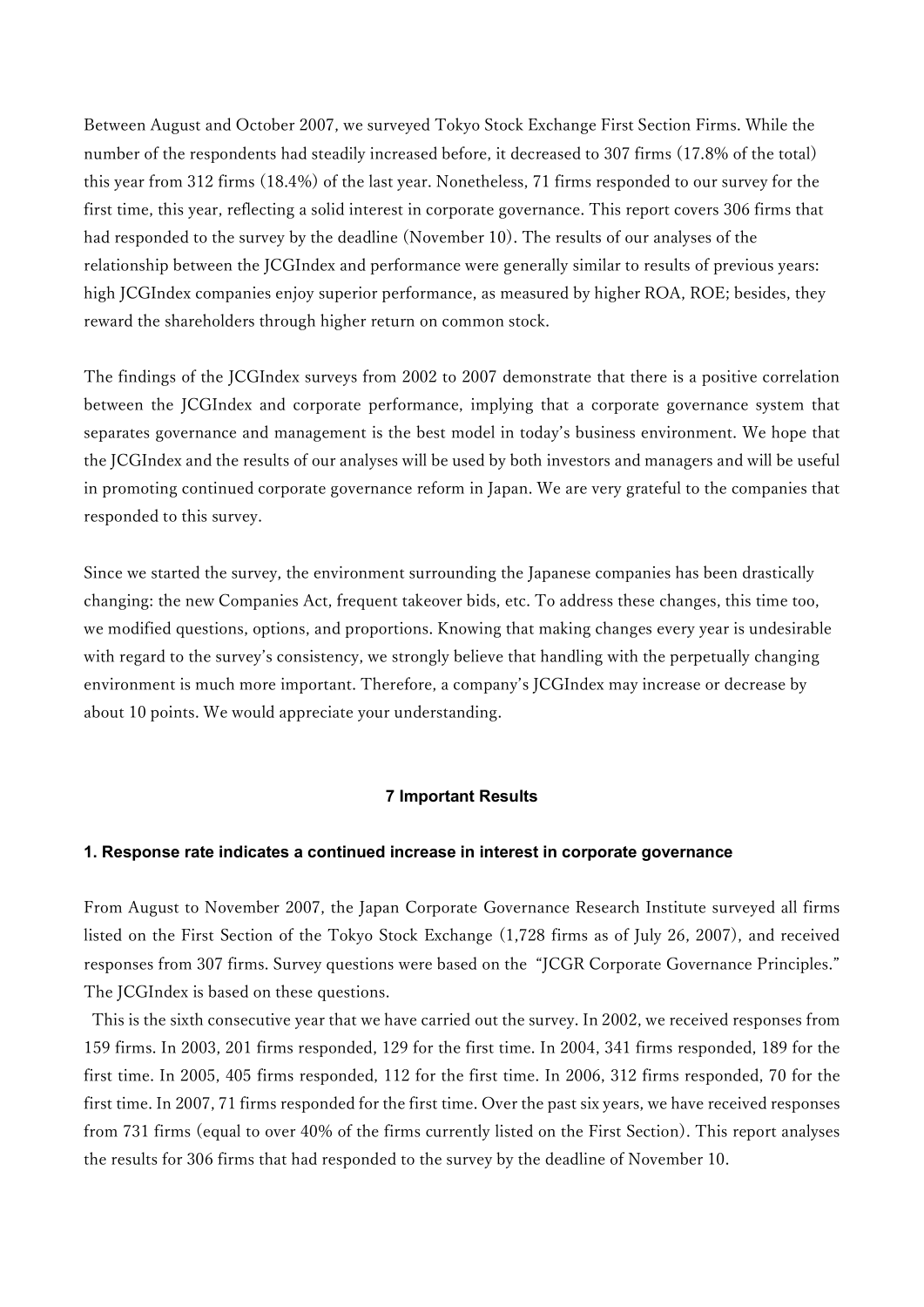# 2. Characteristics of the responding firms: Large firms with high performance

Firms that responded to the survey tended to be very large. The average size of assets, sales, and number of employees of responding firms (averaged over 2002-2006) was more than twice the size of the average listed firm. ROA of responding firms was 6.12%, compared to 6.07% for all listed firms: ROE was 6.91% versus 5.10%. Like in the previous year, however, the return on common stock for responding firms was slightly lower than all listed firms (12.85% versus 13.32%).

### 3. Distribution of the JCGIndex: Increased average score but wide range

This year, the average JCGIndex for the 306 responding firms is 49.4 (standard deviation 13.5), compared to an average of 47.3 (standard deviation 14.1) for last year.

Now that matters concerning takeover bids are discussed from the viewpoint of interest of shareholders, it is fair to say that the state of corporate governance in Japan continues to advance. However, the average JCGIndex is 49.4 points, lower than one half of the total of 100 possible points, and from this it can be concluded that the state of corporate governance in most Japanese firms is far from the ideal state of our governance model.

The range between the highest and lowest JCGIndex firms is quite large, as in the previous years. This year, the highest JCGIndex was 89 and the lowest was 17. Last year, the highest JCGIndex was 92 and the lowest 18. The standard deviation slightly decreased to 13.5 from the previous 14.1.

# 4. Average points by category: Governance reform is unbalanced

The JCGIndex is the sum of the points in 4 separate categories (Cg1, Cg2, Cg3, Cg4). Categories I and Ⅱ are related to corporate governance system, and Ⅲ and Ⅳ are about corporate management system.

The following table reports the average points in each category for the 306 responding firms. The better results in all of the four Categories than last year pushed up the average of the JCGIndex. However, while in Categories III and IV, firms on average achieved over 50% of all possible points, the achievement rates for Categories I and II were far lower. In particular, average points for Category II, the structure and function of board of directors, were particularly low, indicating that the separation of monitoring by the board of directors (governance) and execution by managers (management) has yet to spread widely.

As a whole, firms have focused on corporate management reform after the Lost Decade, and have improved management systems and disclosure. In contrast, reform in the essence of governance, which is CEO accountability and board function, has not progressed as far.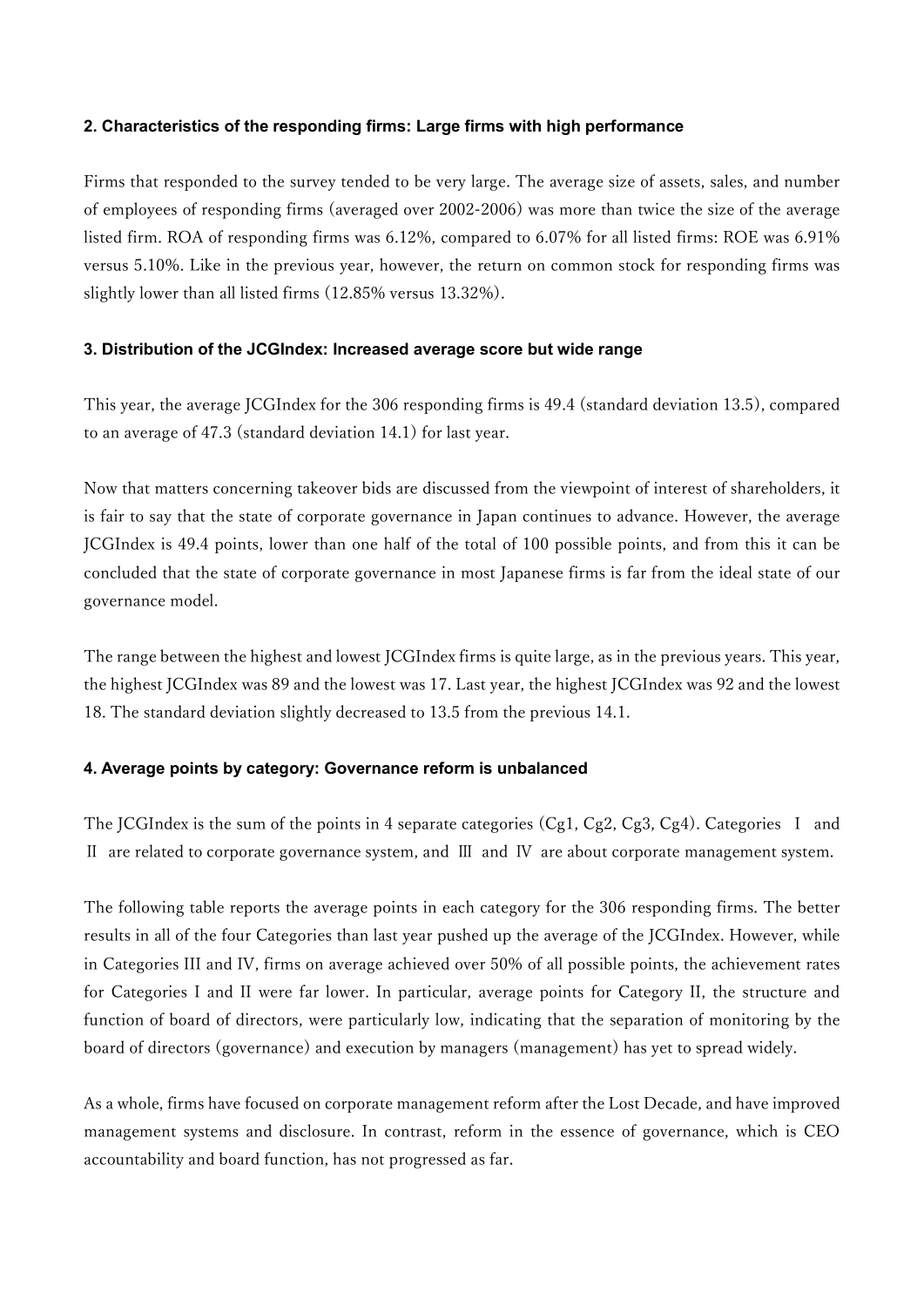| Category                                            | Mean/Total      | Achievement<br>rate*    |
|-----------------------------------------------------|-----------------|-------------------------|
|                                                     | possible points | (mean/total<br>possible |
|                                                     |                 | points)                 |
| I Corporate objectives and CEO responsibility       | 10.3/28         | 36.9% (36.4%)           |
| II Structure and function of board of directors     | 9.0/25          | 35.9% (34.8%)           |
| III Management system                               | 16.7/27         | 61.7% (55.9%)           |
| IV Transparency and communication with shareholders | 13.5/20         | 67.3% (66.5%)           |

(Note) Results from last year's survey are in parentheses

# 5. Characteristics of high and low JCGIndex firms

To compare the characteristics of high and low JCGIndex firms and to examine the relationship between the JCGIndex and corporate performance, we constructed two groups: high and low JCGIndex firms. The high JCGIndex group consists of the 51 firms with a JCGIndex of 63 or more points (over one standard deviation above the mean) and the low JCGIndex group consists of the 47 firms with a JCGIndex of 35 or less (over one standard deviation below the mean). JCGR regards companies in the high JCGIndex group as companies with good governance.

# (1) Characteristics of high and low JCGIndex firms: The percentage of foreign ownership is higher

The average percentage of shares held by foreigners in the high JCGIndex group is 30.3%, while the average for responding firms is 19.9%, and the average for low JCGIndex firms is even lower at 10.0%. Every year, our survey has illustrated that companies with good governance generally enjoy strong performance. It is not certain whether good governance defines high foreign ownership or vice versa.

There is no statistically significant difference in the average age of the CEO between high JCGIndex firms  $(61.5)$  and low JCGIndex firms  $(60.5)$ .

# (2) High JCGIndex firms are bigger

The total assets, sales, and number of employees are over 10 times greater in the high JCGIndex firms than the low JCGIndex firms.

# (3) High JCGIndex firms are strong in all aspects of corporate governance

High JCGIndex firms have achieved high points in all four categories, indicating that a high JCGIndex cannot be achieved with high scores in only one or two categories. In Category I, high JCGIndex firms achieved on average 15.8 points (versus 5.5 points for low JCGIndex firms). In Category II, this was 16.9 versus 4.3, in Category III, 20.7 versus 11.2, and in Category IV, 16.9 versus 8.3. The JCGIndex captures the complete picture of a company's corporate governance capabilities and is not determined by single category.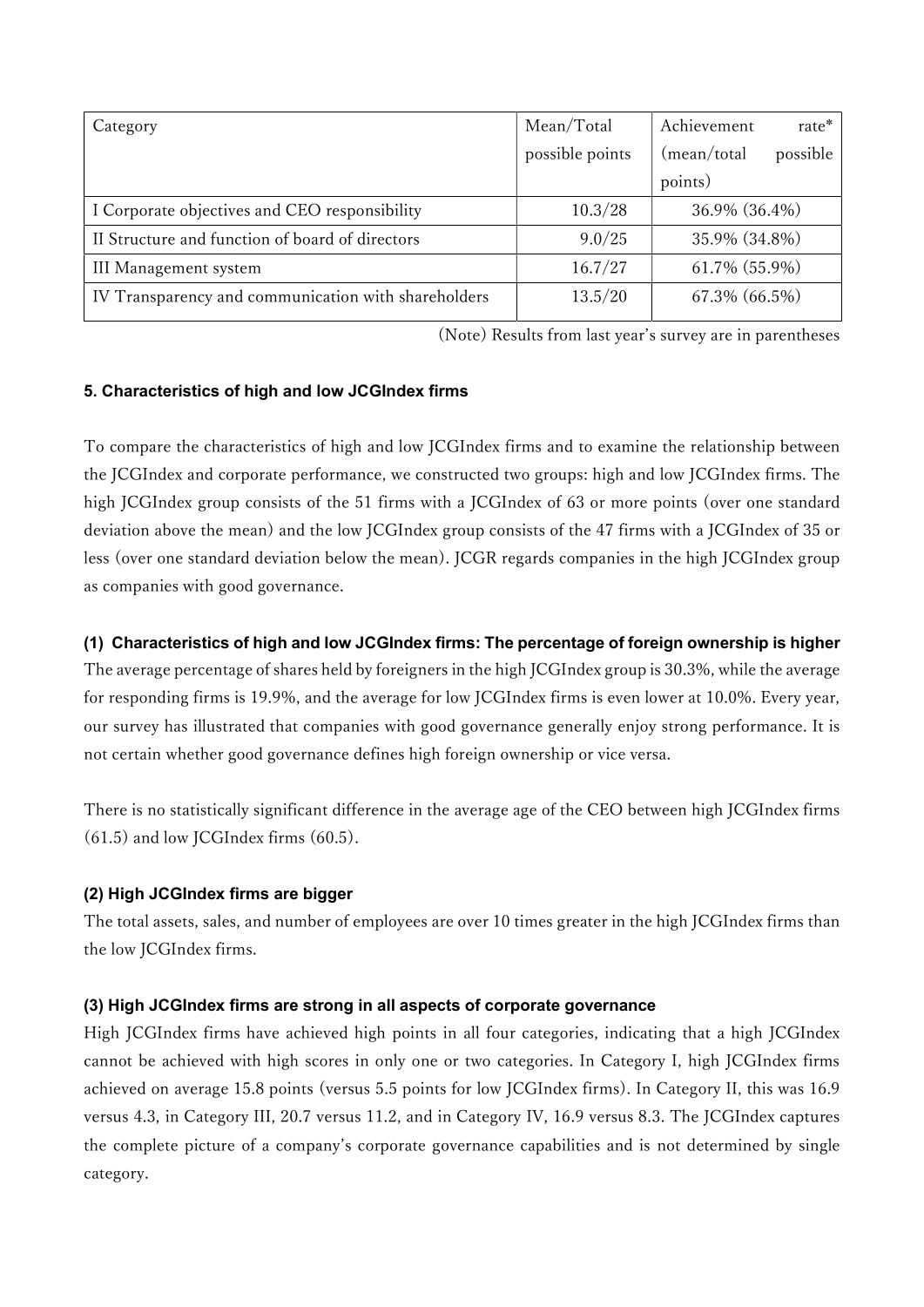### 6. JCGIndex and firm performance: A clear relationship

The objective of corporate governance is to assure excellent corporate performance. Is there really a relationship between corporate governance and corporate performance? In the 2007 JCGIndex survey, as well as in surveys for previous years, we found a close relationship between the two.

#### (1) High JCGIndex firms enjoy superior performance on most dimensions

Based on 5-year averages, ROA (7.31% versus 5.69%) and ROE (8.15% versus 5.49%) are higher in the high JCGIndex firms than in the low JCGIndex firms. While the 3-year average of return on common stock was higher in the high JCGIndex firms than in the low JCGIndex firms (27.35% versus 23.48%), the 5-year average was lower in the high JCGIndex (11.52% versus 13.42%). That could be because the improving economy in the last three years rewarded companies with good governance.

### (2) The rate of growth in employment is higher in the high JCGIndex firms

Based on the 3-year average (2004-2006) of growth of employment, high JCGIndex firms have a higher growth rate than low JCGIndex firms (6.81% versus 5.13%). While it is often said that in order to increase profits it is necessary to sacrifice employment, our result suggests that high JCGIndex companies are establishing high performance without cutting costs through reducing employment.

# 7. Relationship between each category and performance: Strongest for structure and function of the board of directors and transparency and communication with shareholders

To determine whether or not there was a similar relationship between performance and each of the categories of the JCGIndex, we constructed high and low JCGIndex groups in each of the 4 categories, choosing the firms with points of one standard deviation above the mean or one standard deviation below the mean for each of the categories. In the surveys for previous years, the groups with high points in each category had higher performance (averaged over the past 5 years) than firms with low points. This year, however, we found no clear differences across categories in the relationship to performance. The generally positive relationship between the JCGIndex as a whole and performance explained above indicates that corporate governance is not a question of a single category, but rather, of all the categories taken together.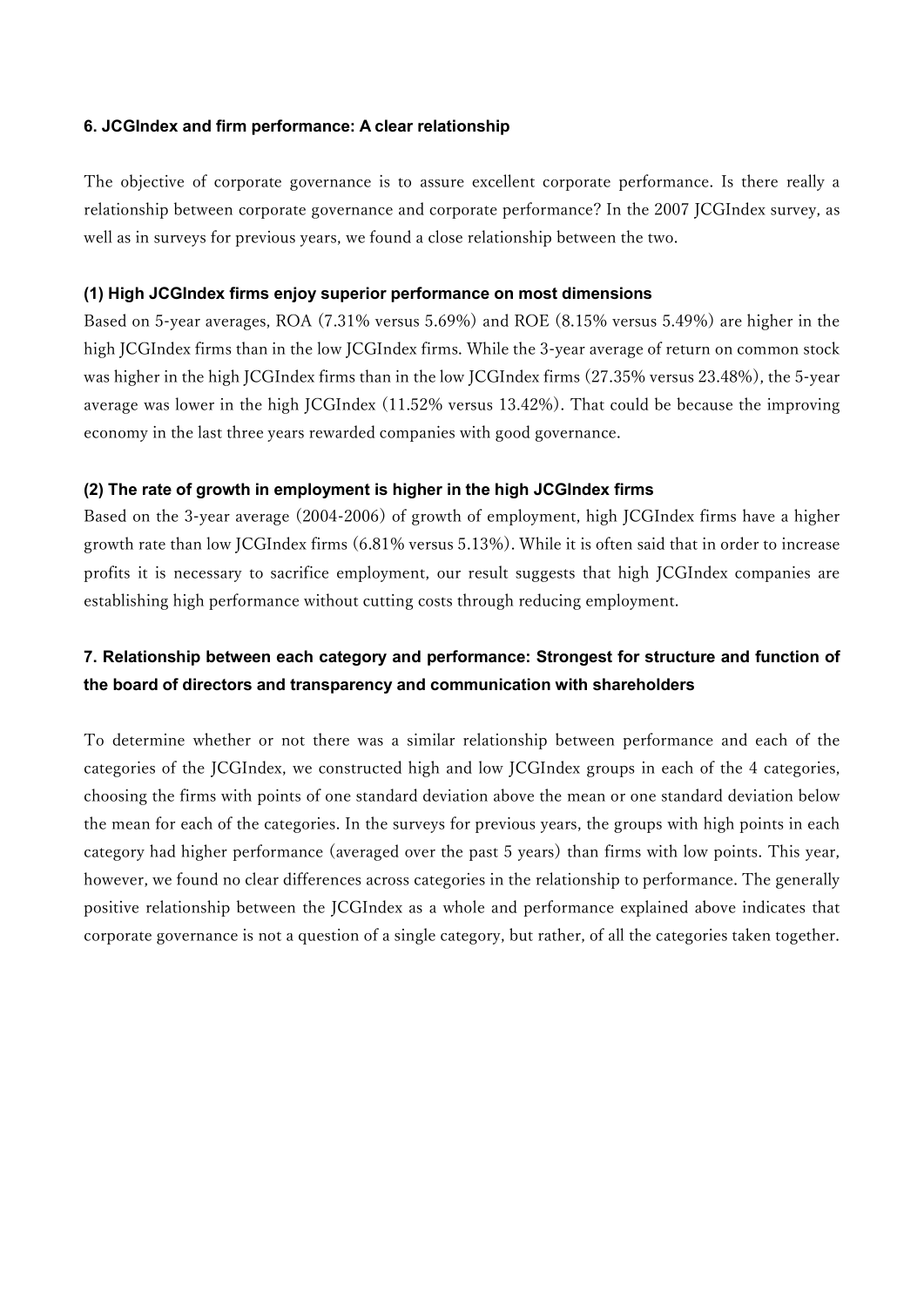#### Coclusion: Corporate governance reform is key to the revival of the Japanese economy

The JCGR surveys over the past 6 years have demonstrated that corporate governance is strongly related to corporate performance. Although the response rate of the survey has not been high in any given year, we have received 1,725 responses for 687 distinct firms, and each year shows a similar relationship between JCGIndex and performance (although there are a few exceptions). Based on this, we feel that it is appropriate to conclude that corporate governance reform is a necessary condition for Japanese firms to compete in the 21st century business environment. We hope that investors and managers will use the JCGIndex to promote corporate governance reform.

Investors are particularly important to governance reform. From the perspective of managers, there is not much incentive to promote corporate governance, as corporate governance reform makes them more accountable for corporate performance. For investors, on the other hand, corporate governance reform has a close relationship to the improvement of the performance of their investment, and therefore, they have a strong incentive to push for reform. This is especially true for institutional investors, who manage such a large share of investment capital today.

As investors become more aware of the importance of corporate governance reform, shareholder activism, including exercise of voting rights and establishment of governance funds, will increase. We hope that the JCGIndex will be used as an important weapon in these activities. For this reason, in 2004, we started to ask all responding companies to disclose their JCGIndex results. As part of the survey, we ask firms to give us permission to disclose their name if they were in the top 50% of the JCGIndex. Fortunately, most of the companies have answered "yes." Thus, we have been able to report a list of the top 50% JCGIndex firms, as well as a list of all responding companies. We are very impressed by the courage of firms that permitted the disclosure of their names and are very grateful to them. We hope that firms and investors will find many uses for the JCGIndex.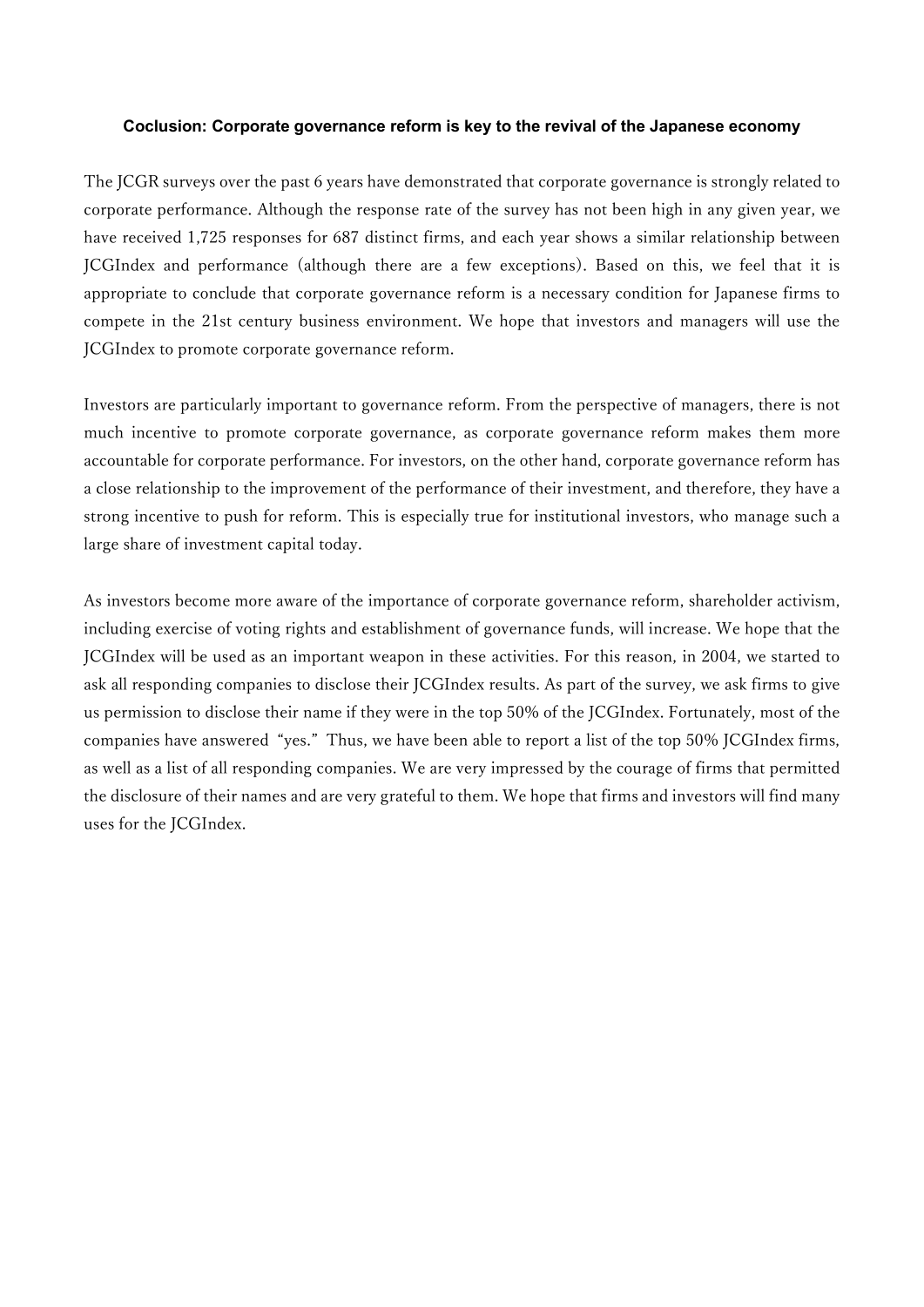|                                   |    | (see [Firms in the Top 50% of the JCGIndex]) |    |
|-----------------------------------|----|----------------------------------------------|----|
| Toshiba Corp.                     | 89 | Ube Industries, Ltd.                         | 67 |
| Daiwa Securities Group Inc.       | 84 | Terumo Corp.                                 | 67 |
| Orix Corp.                        | 83 | Yamaha Motor Co., Ltd.                       | 67 |
| Teijin Ltd.                       | 80 | Tokyo Gas Co., Ltd.                          | 67 |
| Aeon Co., Ltd.                    | 80 | Showa Denko K. K.                            | 65 |
| Konica Minolta Holdings, Inc.     | 78 | Nidec Corp.                                  | 65 |
| Sony Corp.                        | 78 | Kao Corp.                                    | 65 |
| Nissen Holdings Co., Ltd.         | 78 | TDK Corp.                                    | 65 |
| Sumida Corp.                      | 76 | $*(1$ company)                               | 65 |
| Resona Holdings, Inc.             | 76 | Mitsui Mining & Smelting Co., Ltd.           | 64 |
| Benesse Corp.                     | 76 | NSK Ltd.                                     | 64 |
| Omron Corp.                       | 76 | Sumitomo Corp.                               | 64 |
| Mitsubishi Electric Corp.         | 75 | $*(1$ company)                               | 64 |
| Nomura Holdings, Inc.             | 75 | Cosmo Oil Co., Ltd.                          | 63 |
| Shoei Co., Ltd.                   | 74 | Yokogawa Electric Corp.                      | 63 |
| Asahi Glass Co., Ltd.             | 74 | BANDAI NAMCO Holdings Inc.                   | 63 |
| Anritsu Corp.                     | 74 | ****(4 companies)                            | 63 |
| Hitachi, Ltd.                     | 73 | Kobe Steel, Ltd.                             | 62 |
| Mitsubishi Corp.                  | 73 | Ryohin Keikaku Co., Ltd.                     | 62 |
| Millea Holdings, Inc.             | 72 | Yamaha Corp.                                 | 62 |
| Sojitz Corp.                      | 71 | JBCC Holdings Inc.                           | 62 |
| Nomura Research Institute, Ltd.   | 71 | **(2 companies)                              | 62 |
| Parco Co., Ltd.                   | 71 | ITOCHU Techno-Solutions Corp.                | 61 |
| Ricoh Co., Ltd.                   | 70 | Japan Airlines Corp.                         | 61 |
| Fuji Seal International, Inc.     | 70 | Chubu Electric Power Co., Inc.               | 61 |
| $*(1$ company)                    | 70 | $*(1$ company)                               | 61 |
| Mitsui & Co., Ltd.                | 69 | Takachiho Koheki Co., Ltd.                   | 60 |
| Hitachi Information Systems, Ltd. | 69 | Takeda Pharmaceutical Co., Ltd.              | 60 |
| Meitec Corp.                      | 69 | East Japan Railway Co.                       | 60 |
| Shiseido Co., Ltd.                | 68 | Tokyo Theatres Co., Inc.                     | 60 |
| HOYA Corp.                        | 68 | Sekisui House, Ltd.                          | 59 |

\* (1 company) 68 Asahi Kasei Corp. 59

# 【Appendix】Firms with 50 or higher JCGIndex (151 firms)